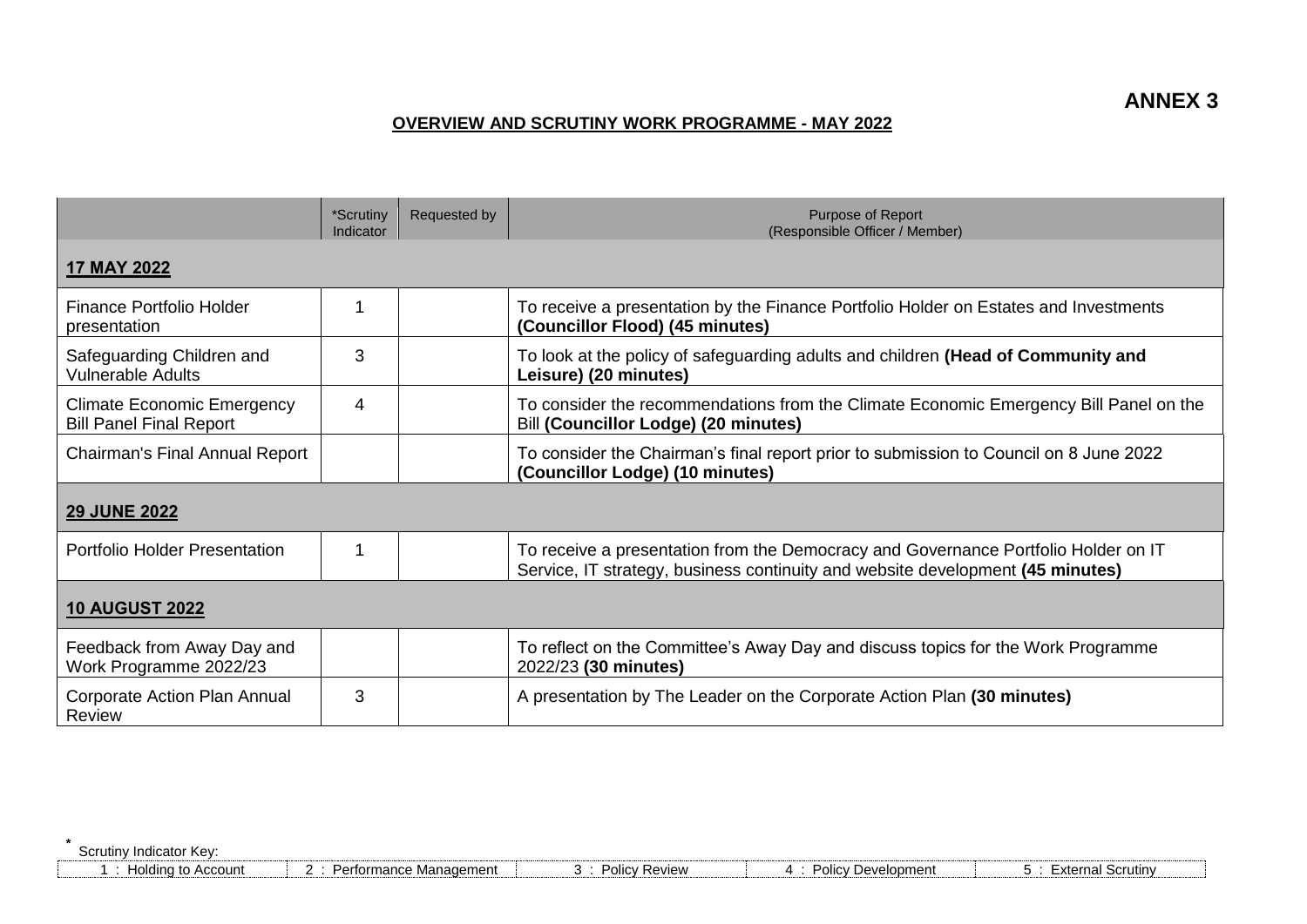|                                                                          | *Scrutiny<br>Indicator | Requested by | Purpose of Report<br>(Responsible Officer / Member)                                                                                                                                                                                                                                                                                                                                                                                                                                                           |  |
|--------------------------------------------------------------------------|------------------------|--------------|---------------------------------------------------------------------------------------------------------------------------------------------------------------------------------------------------------------------------------------------------------------------------------------------------------------------------------------------------------------------------------------------------------------------------------------------------------------------------------------------------------------|--|
| 21 SEPTEMBER 2022                                                        |                        |              |                                                                                                                                                                                                                                                                                                                                                                                                                                                                                                               |  |
| <b>Budget Panel Report draft</b><br>Budget and Draft Fees and<br>Charges | $\overline{2}$         |              | To consider the Budget Panel's report on the draft budget and draft fees and charges<br>(Councillor Matthews, Lead Member) (20 minutes)                                                                                                                                                                                                                                                                                                                                                                       |  |
| Work of the Community Safety<br><b>Management Group</b>                  | 3                      |              | To be updated on the work of the Community Safety Management Group (Community<br>Development Manager) (30 minutes)                                                                                                                                                                                                                                                                                                                                                                                            |  |
| Complaints                                                               | $\overline{2}$         |              | To receive the Annual Complaints Review report (Communications Manager) (30<br>minutes)                                                                                                                                                                                                                                                                                                                                                                                                                       |  |
| <b>2 NOVEMBER 2022</b>                                                   |                        |              |                                                                                                                                                                                                                                                                                                                                                                                                                                                                                                               |  |
| <b>Revised Climate Emergency</b><br><b>Action Plan</b>                   |                        |              | To consider the Climate Emergency Action Plan (Head of Planning Policy and Economic<br>Development) (20 minutes)                                                                                                                                                                                                                                                                                                                                                                                              |  |
| <b>14 DECEMBER 2022</b>                                                  |                        |              |                                                                                                                                                                                                                                                                                                                                                                                                                                                                                                               |  |
| <b>Authority's Monitory Report</b>                                       | 3                      |              | To consider the findings from this year's annual Authority's Monitoring Report 2021/22<br>(Head of Planning Policy and Economic Development (20 minutes)                                                                                                                                                                                                                                                                                                                                                      |  |
| <b>TBC</b>                                                               |                        |              |                                                                                                                                                                                                                                                                                                                                                                                                                                                                                                               |  |
| Review of the Area Planning<br><b>Committee Pilot</b>                    | $\overline{2}$         | Committee    | The Review of Planning Committees be delayed until the Committees have received<br>'business as usual' for a period of 12 months after the date at which in the opinion of the<br>Head of Planning and Building Service in consultation with the Planning Portfolio Holder,<br>measures have been established to adequately address the issue of nitrate neutrality in<br>planning applications therefore this item will be put on hold on the Work Programme<br>(Head of Planning and Building) (30 minutes) |  |